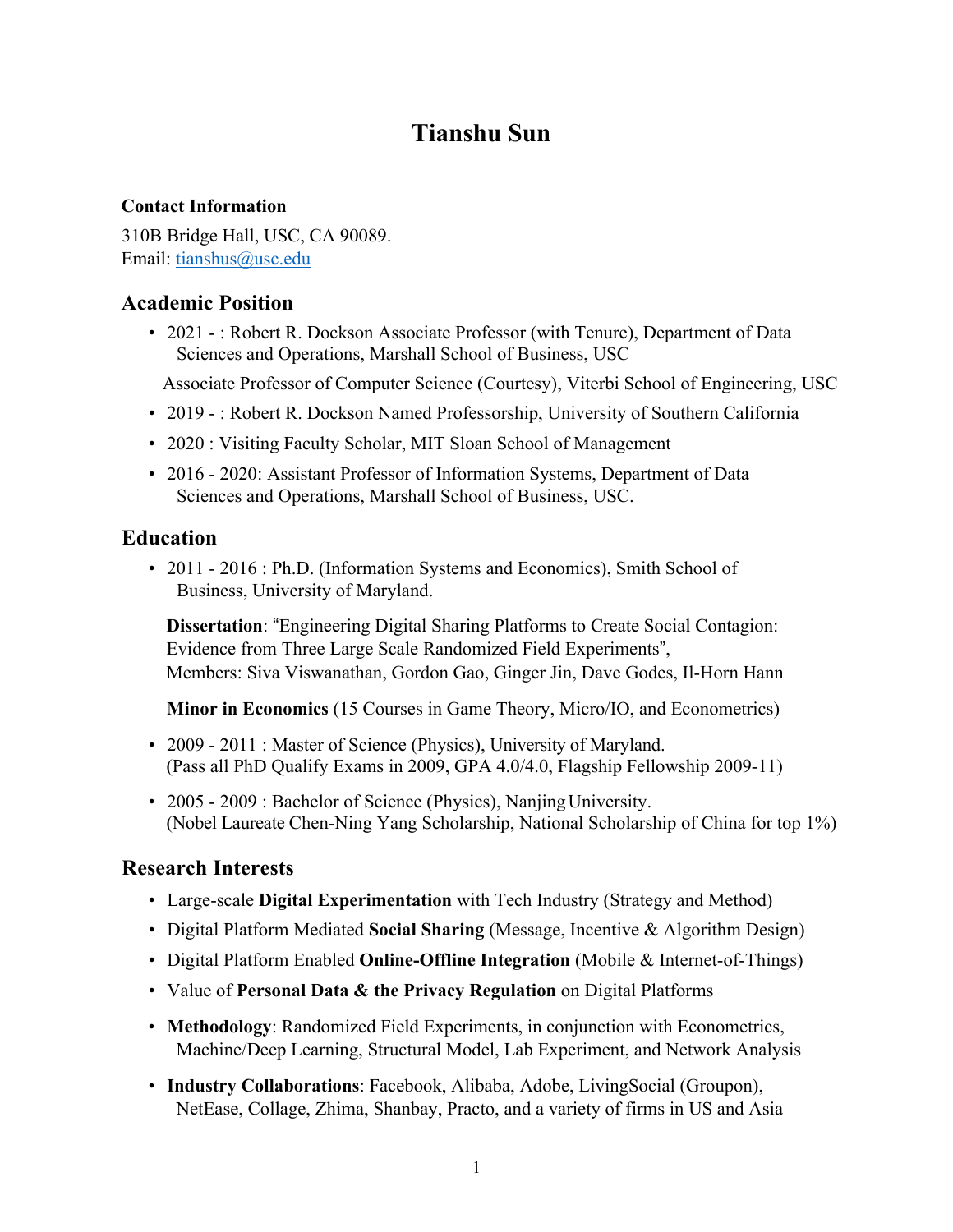### **Research**

- **Published/Accepted Journal Papers**
- 1. Brian Han, Tianshu Sun, Leon Chu and Lixia Wu (2021) "COVID-19 and Ecommerce Operations: Evidence from Alibaba", *Accepted, Manufacturing & Service Operations Management*
- 2. Tianshu Sun, Zhe Yuan, Chunxiao Li, Kaifu Zhang and Jun Xu. (2021) "The Value of Personal Data in Internet Commerce: A High-stake Field Experiment on Data Regulation Policy", *Forthcoming, Management Science*

-- Presented at Harvard, MIT, Chicago Booth, CMU, UMN, UT Austin, UCLA, BU, Purdue, UBC etc. See a brief summary of results in a Review Paper with leading Economists and Nobel Laureates on Data Value, Data Privacy and Data Regulation.

- 3. Tianshu Sun, Yanhao Max Wei, Joseph Golden (2021) "Geographical Pattern of Online Word-of-Mouth: How Offline Environment Affects Online Sharing", *Forthcoming***,** *Information Systems Research*
- 4. Tianshu Sun, Siva Viswanathan and Elena Zheleva (2021) "Creating Social Contagion through Firm Mediated Message Design: Evidence from a Randomized Field Experiment", *Management Science, 67(2), 808-827.*

-- Best Dissertation Proposal (Runner-up), WITS 2015; Best Paper (Finalist), CSWIM 2015; Best Student Paper (3rd Place), INFORMS Service Science Society 2014;

5. Tianshu Sun and Sean Taylor (2020) "Displaying Things in Common to Encourage Friendship Formation: A Large Randomized Field Experiment", *Quantitative Marketing and Economics, 18, 237–271*

*--* **Winner of QME Wittink Prize (Best Published Paper in 2020)**, Invited Talks at Facebook, LinkedIn, Snap, Wharton, CMU, Proceeding of ACM EC 2019,

- 6. Angela Choi, Heeseung Lee, Tianshu Sun, Wonseok Oh (2021) "Reviewing Before Reading? An Empirical Investigation of Book Consumption Patterns and Their Effects on Reviews and Sales", *Forthcoming*, *Information Systems Research*
- 7. Tianshu Sun, Siva Viswanathan, Ni Huang and Elena Zheleva (2020) "Designing Promotional Incentive to Embrace Social Sharing: Evidence from Field and Online Experiments", *MIS Quarterly, 45(2), 789-820*
- 8. Edward McFowland III, Sandeep Gangarapu, Ravi Bapna and Tianshu Sun (2020) "Optimal Utilization of Heterogeneous Treatment Effects: A Prescriptive Analytics Approach", *Forthcoming*, *MIS Quarterly*
- 9. Ni Huang, Probal Mojumder, Tianshu Sun, Jinchi Lv, Joseph Golden (*All contribute Equally*) "Not Registered? Please Sign-up First: A Randomized Field Experiment on the Ex-ante Registration Request", *Information Systems Research, 32(3), 914-931*
- 10. JaeHwuen Jung, Ravi Bapna, Joseph Golden and Tianshu Sun *(2020) (All contribute equally)* "Words Matter! Towards Pro-social Call-to-Action for Online Referral: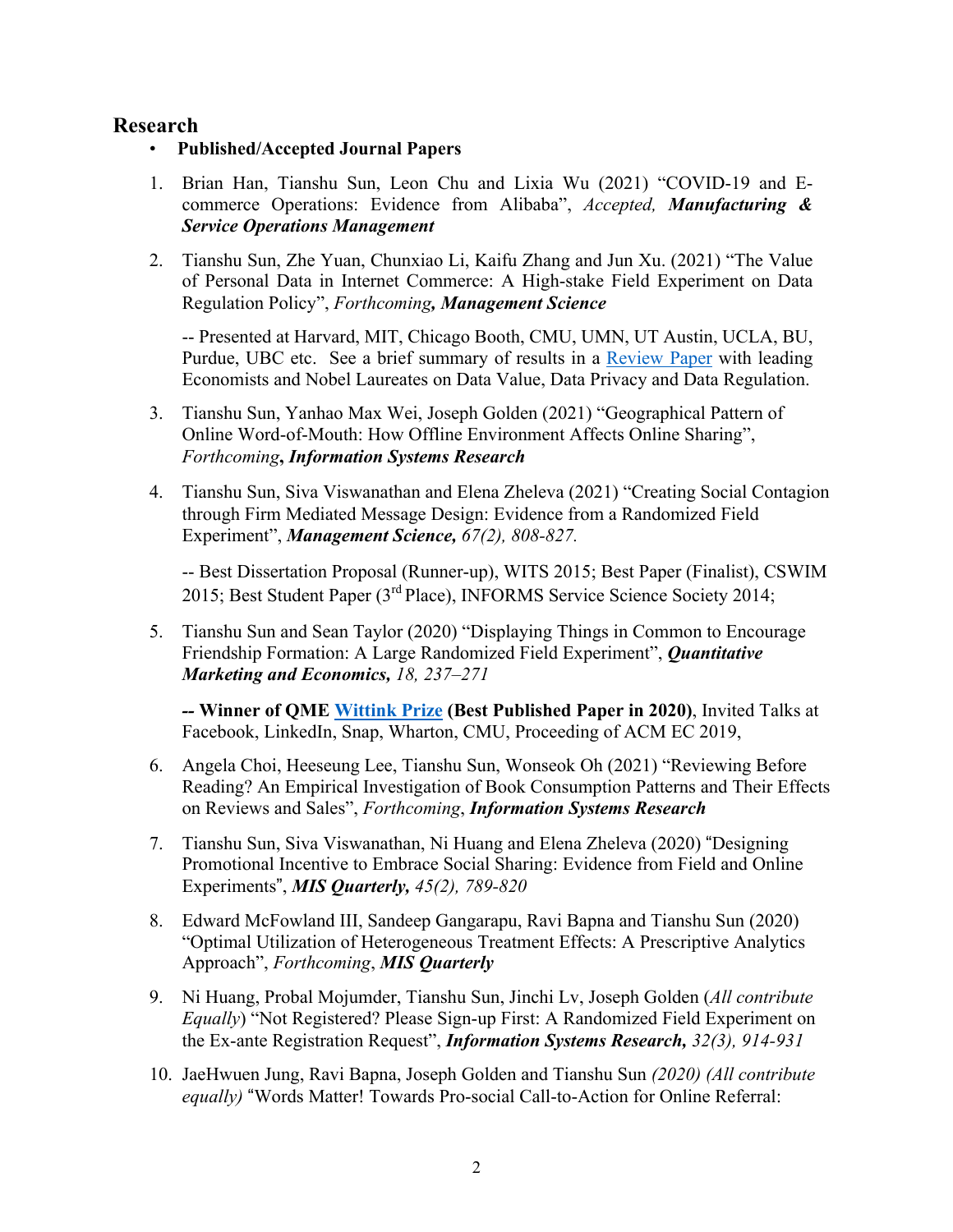Evidence from Two Field Experiments", *Information Systems Research, 31(1), 16-36*

-- Knowledge@Wharton; Best Paper Finalist & Best Paper in E-Business, ICIS 2016

11. Tianshu Sun, Guodong (Gordon) Gao and Ginger Zhe Jin (2019), "Mobile Messaging for Offline Group Formation in Prosocial Activities: A Large Field Experiment", NBER Working Paper #21704, *Management Science, 65(6), 2445-2945.*

-- Best Paper, CIST 2015; Best Paper (Honorable Mentions), INFORMS Doing Good with Good OR 2015; Best Student Paper (Finalist), WHITE 2015

- 12. Tianshu Sun, Lanfei Shi, Siva Viswanathan and Elena Zheleva (2019) "Motivating Effective Mobile App Adoption: Evidence from a Large-Scale Randomized Field Experiment", *Information Systems Research, 30(2), 523-539.*
- *13.* Ni Huang, Tianshu Sun, Pei-yu Chen and Joseph Golden (2019) "Word-of-Mouth System Implementation and Customer Conversion: A Randomized Field Experiment", *Information Systems Research, 30(3), 805-818.*

-- Best Paper (Finalist), ICIS 2017; Best Paper, ICIS E-Business Track 2017, CIST 2017

14. Tianshu Sun, Susan Feng Lu and Ginger Zhe Jin (2016), "Solving Shortage in a Priceless Market: Evidence from Blood Donation", *Journal of Health Economics,*  48:149-165.

-- Featured on Nobel Laureate Al Roth's blog, INET Winning Proposal 2013

#### • **Papers under Revision**

- 15. Brian Rongqing Han, Leon Yang Chu, Tianshu Sun, Lixia Wu (2020) "Commercializing the Package Flow: Cross-sampling Physical Products Through Ecommerce Warehouses" (WISE 2019 Best Student Paper), *Major Revision, Management Science*
- 16. Xing Lan, Tianshu Sun, Jason Duan (2019) "Uncovering Offline Conversion Funnel with Internet-of-Things: the value of IoT data in Retailing Industry", (Marketing Dynamics 2018, CIST 2018, ISMS 2017, POMS 2019, SCECR 2019), *Major Revision, Information Systems Research*
- 17. Brian Rongqing Han, Tianshu Sun, Leon Yang Chu, Lixia Wu "Connecting Customers and Merchants Offline: Experimental Evidence from Commercialization of Last-Mile Pickup Stations at Alibaba", (CODE/ICIS/WISE/SCECR 2019), *Major Revision, MIS Quarterly*
- 18. Wilson Lin, Susan Feng Lu, Tianshu Sun (2020) "Persuasion, Donor Heterogeneity, and Workload: The Impact of Charitable Workers on Donors' Blood Donation Decisions", *Major Revision*, *Manufacturing & Service Operations Management*
- 19. Ruomeng Cui, Zhikun Lu, Tianshu Sun, Joseph Golden (2020) "Sooner or Later? Promising Delivery Speed in Online Retail" (INFORMS 2018, ICIS 2021, CIST 2021), *Major Revision, Manufacturing & Service Operations Management*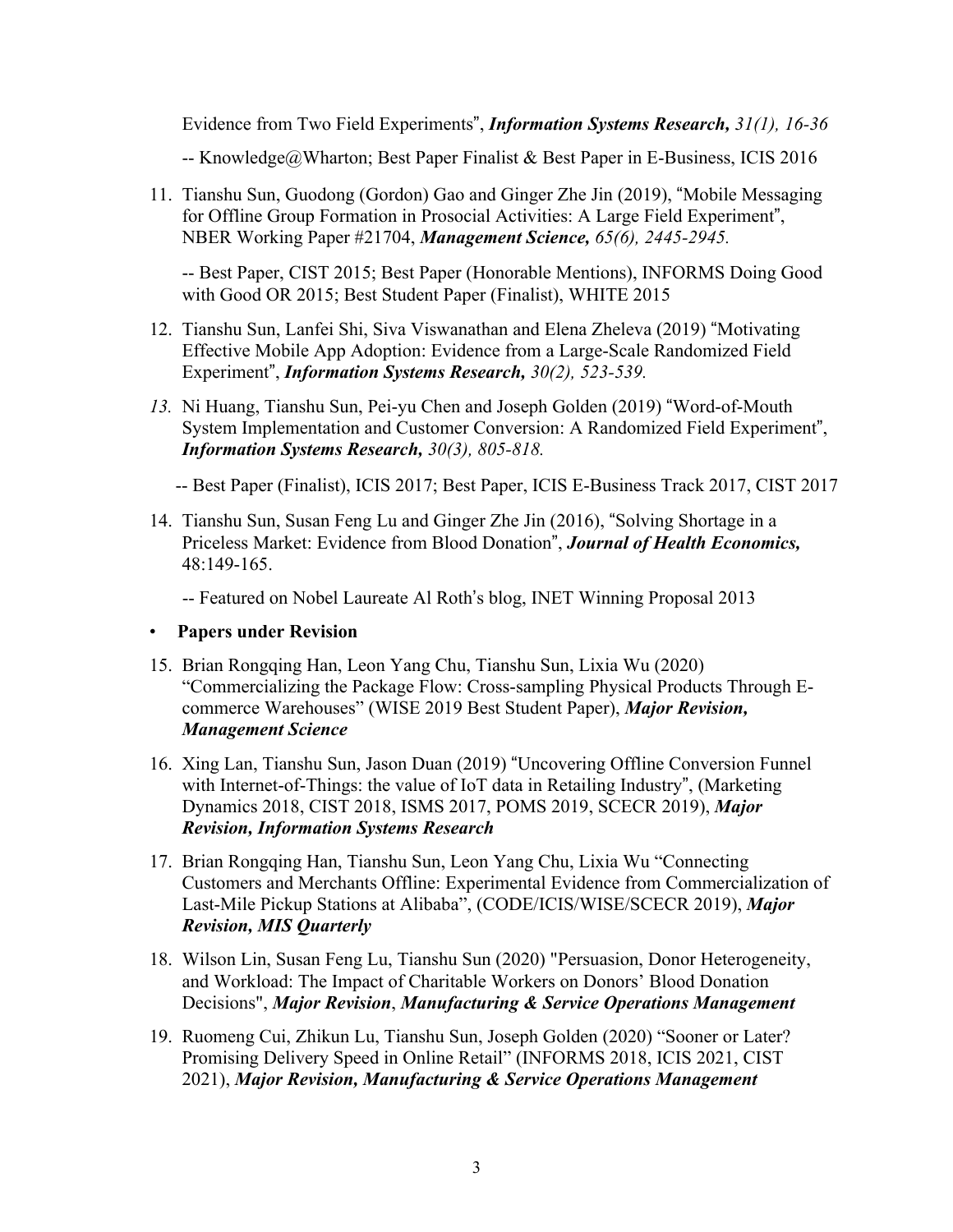- 20. JaeHwuen Jung, Tianshu Sun, Ravi Bapna, and Joseph Golden (2021) "Social Learning in Prosumption: Evidence from a Randomized Field Experiment" (SCECR 2017, WISE 2017, ICIS 2018), *Major Revision, Management Science*
- 21. Andrew Heeseung Lee, Angela Choi, Tianshu Sun, Wonseok Oh, "To Split or to Merge?: How Partitioning Affects Consumption and Engagement with Digital Content", *Reject and Resubmit, Information Systems Research*
- 22. Mengxia Zhang, Tianshu Sun and Lan Luo (2020) "Consumer and AI Co-creation: When and Why can human Improve AI Creation?" (CIST 2020), *Under Review*

#### • **Working Papers/Works in Progress**

#### I. **Value of Personal Data and AI & Privacy Regulation**

- 1. "Algorithm-defined Data Network Effect: A Network Approach", with Yan Leng
- 2. "Personal Data Regulation and Consumer Search under Algorithm: A Field Experiment", with Yuxin Chen and Zhe Yuan
- 3. "How Recommendation Affects Consumer Search: A Field Experiment", with Zhe Yuan, AJ Chen and Yitong Wang

#### **II**. **Large-scale Digital Experimentation with Tech Industry (Strategy and Method)**

- 4. "High-dimensional Social Treatments with Personalized Constraint", with Sean Taylor (CODE 2017, Facebook 2018)
- 5. "IBASE: Adaptive Causal Inference by Integrating Big Data and Small Experiment", with Jinchi Lv (Adobe Data Science Research Award)
- 6. "FIDDLE: flexible treatment effect inference for big data with deep learning", with Yinglei Kong, Hao Wu, Jinchi Lv (WCBA 2019, Manuscript in Preparation)
- 7. "Ensembling Experiments to Optimize Interventions Along Customer Journey: A Reinforcement Learning Approach", with Yicheng Song (Adobe Faculty Research Award 2020, MSI Grant 2020, CIST 2021)

#### **III. How to Use Digital Interventions to Influence Social Interactions**

8. Aishwarya Deep Shukla, Tianshu Sun, Guodong (Gordon) Gao, Ritu Agarwal, "Speech Is Silver, Silence Is Golden: Evidence from A Field Experiment on Motivational Framing Backfiring" (INFORMS 2019)

### **IV. How to Integrate Digital and Physical World: Online-to-Offline&Offline-to-Online**

- 9. "The Value of Last-Mile Delivery", with Zhikun Lu, Ruomeng Cui and Lixia Wu
- 10. "Optimal Pricing Strategy for User Acquisition and Learning Engagement in Online Education", with Chaofan Zhai and Ravi Bapna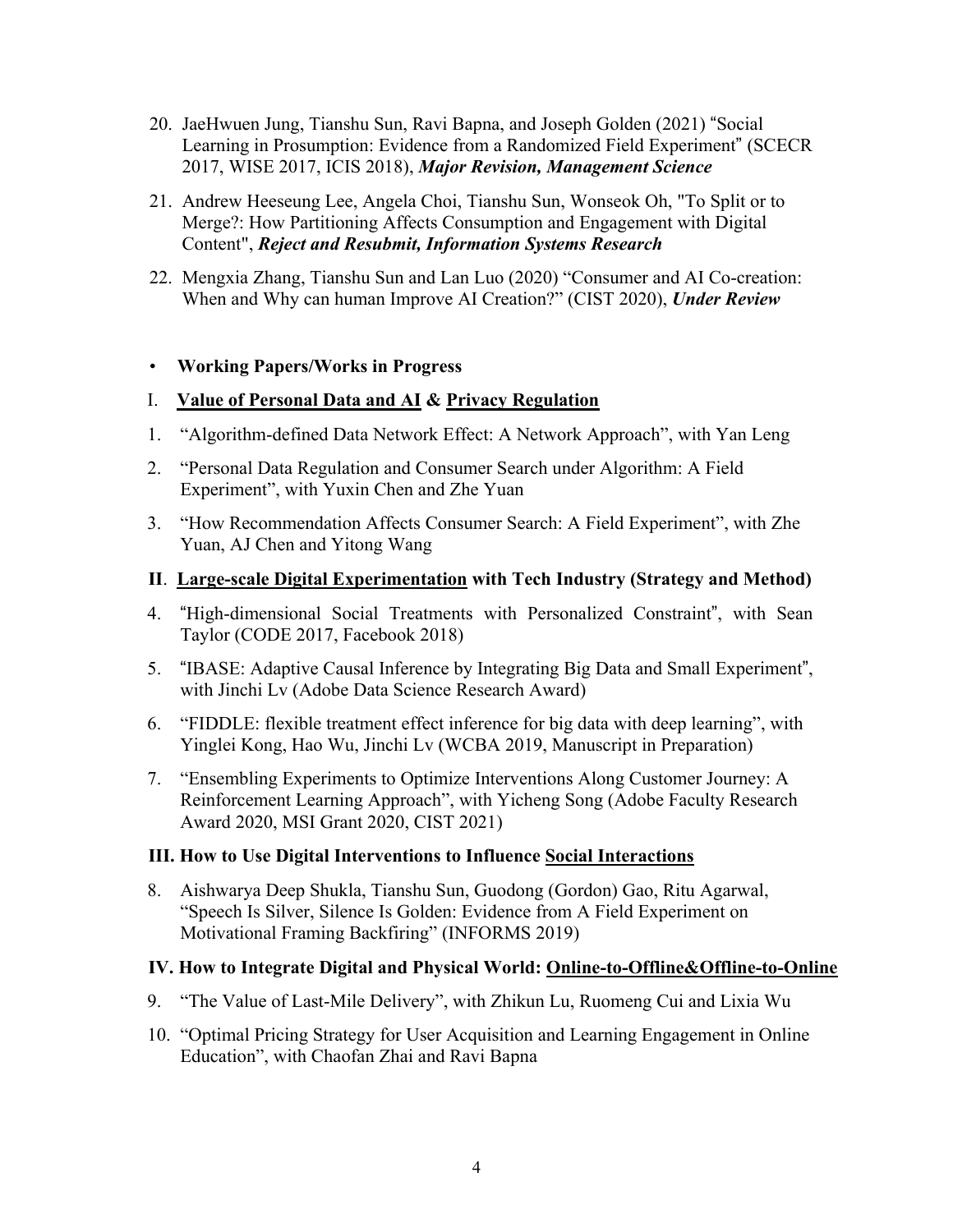### • **Papers and Opinion Pieces for Practitioners**

1. 4 Digital Strategies for Small Businesses Recovering Post-pandemic, Entrepreneur 2021

2. Long Chen, Patrick Bolton, Bengt Holmström, Eric Maskin, Christopher Pissarides, Michael Spence, Tao Sun, Tianshu Sun, Wei Xiong, Liyan Yang …(2021) "Understanding Big Data: Data Calculus in the Digital Age" (Princeton Data Governance Workshop 2020)

3. Tianshu Sun, Gordon Gao, Ritu Agarwal, "Reshaping Private Health Insurance Industry: Challenge and Opportunities of Health Insurance Exchange", *CHIDS Working Paper 2014*

4. Tianshu Sun, Baizhu Chen, Shantanu Dutta, Lincoln Yue and Jinzhang Jiang (2018) Understanding Music Consumption and Industry Competition in Music Market of China

### • **Papers in Refereed Conference Proceeding (Top tier IS & Computer Science)**

1. Yicheng Song and Tianshu Sun, "Ensembling Experiments to Optimize Customer Journey: A Reinforcement Learning Approach", Conference on Information Systems and Technology (**CIST 2021**)

2. Ruomeng Cui, Zhikun Lu, Tianshu Sun, Joseph Golden (2021) "Sooner or Later? Promising Delivery Speed in Online Retail, Conference on Information Systems and Technology (**CIST 2021**)

3. Brian Han, Tianshu Sun, Leon Chu and Lixia Wu (2020) "COVID-19 and E-commerce Operations: Evidence from Alibaba", International Conference on Information Systems (**ICIS 2021**)

4. Ruomeng Cui, Zhikun Lu, Tianshu Sun, Joseph Golden (2021) "Sooner or Later? Promising Delivery Speed in Online Retail, International Conference on Information Systems (**ICIS 2021**)

5. Mingxuan Yue, Tianshu Sun, Fan Wu, Lixia Wu, Yinghui Xu and Cyrus Shahabi (2020) "Learning Contextual and Topological Representations of Areas-of-Interest for On-Demand Delivery Application", Proceedings of the 2020 European Conference on Machine Learning (**ECML-PKDD 2020**), Ghent, Belgium (Best Applied Data Science Paper (Runner-up), ECML 2020)

6. Brian Han, Tianshu Sun, Leon Chu and Lixia Wu (2020) "COVID-19 and E-commerce Operations: Evidence from Alibaba" Conference on Information Systems and Technology (**CIST 2020**)

7. Mengxia Zhang, Tianshu Sun and Lan Luo (2020) "Consumer and AI Co-creation: When and Why Can Humans Improve AI Creation?" Conference on Information Systems and Technology (**CIST 2020**)

8. Brian Rongqing Han, Leon Yang Chu, Tianshu Sun, Lixia Wu (2020) "Commercializing the Package Flow: Cross-sampling Physical Products Through E-commerce Warehouses", International Conference on Information Systems (**ICIS 2020**) (Best Paper Runner-up, ICIS 2020 Kauffmann award on Innovation and Entrepreneurship)

9. Tianshu Sun and Sean Taylor (2019) "Displaying Things in Common to Encourage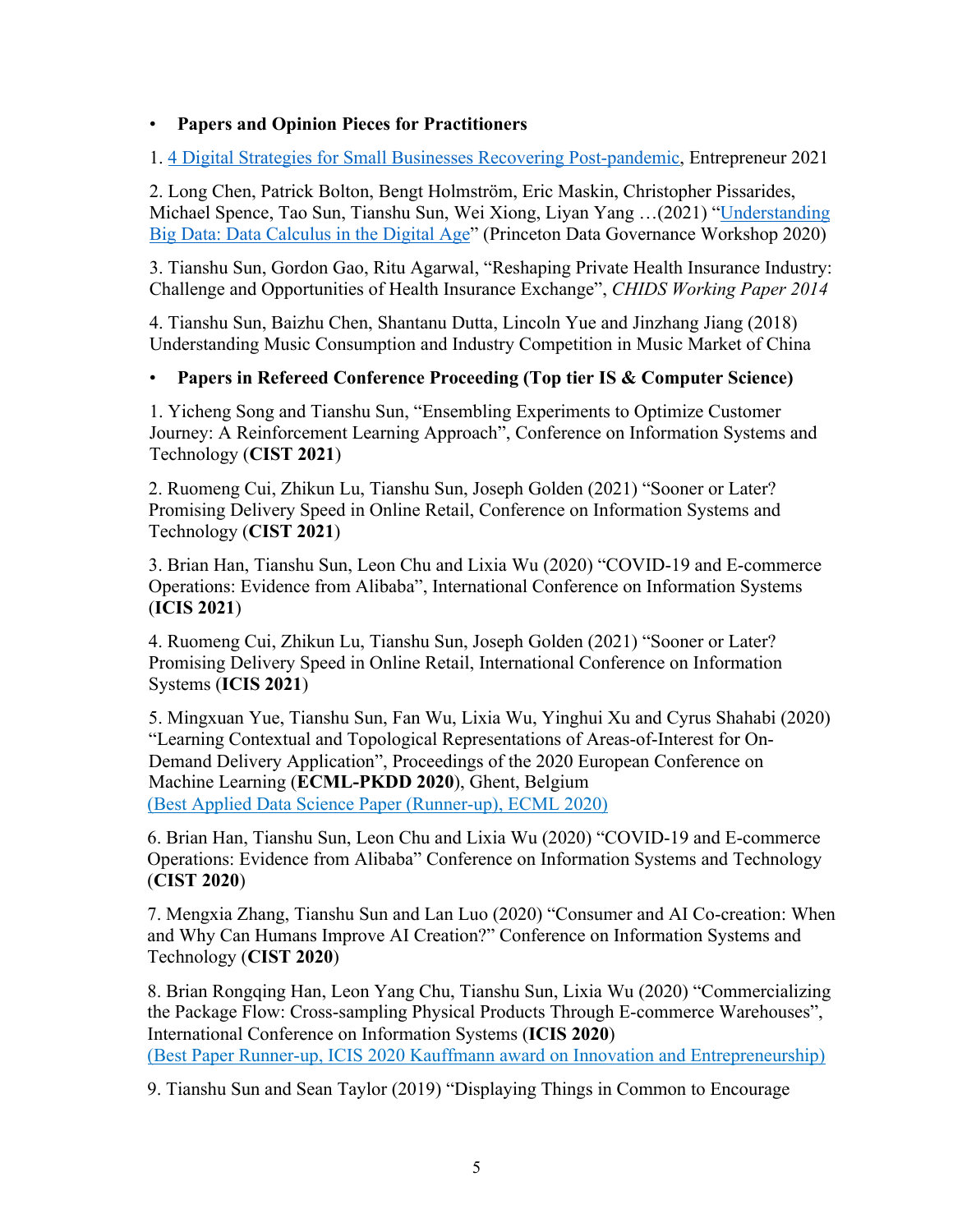Friendship Formation: A Large Randomized Field Experiment", Proceedings of the 2019 ACM Conference on Economics and Computation (**ACM EC 2019**), Phoenix, AZ

10. Brian Han, Tianshu Sun, Leon Chu, Lixia Wu "Connecting Customers and Merchants Offline: Experimental Evidence from the Commercialization of Last-Mile Pickup Stations at Alibaba", International Conference on Information Systems (**ICIS 2019**), Munich

11. Ni Huang, Probal Mojumder, Tianshu Sun, Jinchi Lv, Joseph Golden "Not Registered? Please Sign-up Now: A Randomized Field Experiment on the Optimal Timing of Registration Request, Conference on Information Systems and Technology (**CIST 2019**)

12. Brian Han, Tianshu Sun, Leon Chu, Lixia Wu "Connecting Customers and Merchants Offline: Experimental Evidence from the Commercialization of Last-Mile Pickup Stations at Alibaba", Conference on Information Systems and Technology (**CIST 2019**), Seattle

13. Tianshu Sun, Siva Viswanathan, Ni Huang and Elena Zheleva (2019) "Designing Promotion Incentive to Embrace Social Sharing: Evidence from Field and Lab Experiments", International Conference on Information Systems (**ICIS 2019**), Munich (Best Conference Paper Finalist, ICIS 2019)

14. Ravi Bapna, Gordon Burtch, Kevin Hong, Tianshu Sun, Jason Thatcher (2018), "Panel Discussion: Lab Experiment and Field Experiment in the Digital Age: Friend or Foe?" International Conference on Information Systems (**ICIS 2018**), San Francisco (Invited Panel Towards All Conference Participants at ICIS 2018)

15. Tianshu Sun, Jaehwuen Jung, Ravi Bapna and Joseph Golden (2018). "The Impact of Social Learning in Prosumption", International Conference on Information Systems (**ICIS 2018**), San Francisco

16. Angela Choi., Heeseung Lee, Tianshu Sun, Wonseok Oh (2018) "Reading Marathon: Understanding the Effect of Binge Reading on User-Generated Content", International Conference on Information Systems (**ICIS 2018**), San Francisco

17. Xing Lan, Tianshu Sun and Jun Duan (2018) "Uncovering Offline Conversion Funnel with Internet-of-Things: The Case of WiFi Tracking in Retail Industry", Conference on Information Systems and Technology (**CIST 2018**), Phoenix

18. Tianshu Sun, Yanhao Wei and Joseph Golden "Geographical Variations of Online Word-of-Mouth: The Role of Offline Environment in Influencing Online Sharing", Conference on Information Systems and Technology (**CIST 2018**), Phoenix

19. Angela Choi, Heeseung Lee, Tianshu Sun, Wonseok Oh (2018) "Is Binge Reading Detrimental to Online Reviews?", Conference on Information Systems and Technology (**CIST 2018**), Phoenix

20. Heeseung Lee, Angela Choi, Tianshu Sun, Wonseok Oh (2018) "Reviewing Before Reading? An Empirical Investigation of Book Consumption Patterns and their Effects on Reviews", Conference on Information Systems and Technology (**CIST 2018**), Phoenix

21. Ni (Nina) Huang, Tianshu Sun, Pei-yu Chen and Joseph Golden (2017). "To Integrate or Not: Social media integration and ecommerce platform performance: A large field experiment", International Conference on Information Systems (**ICIS 2017**), Seoul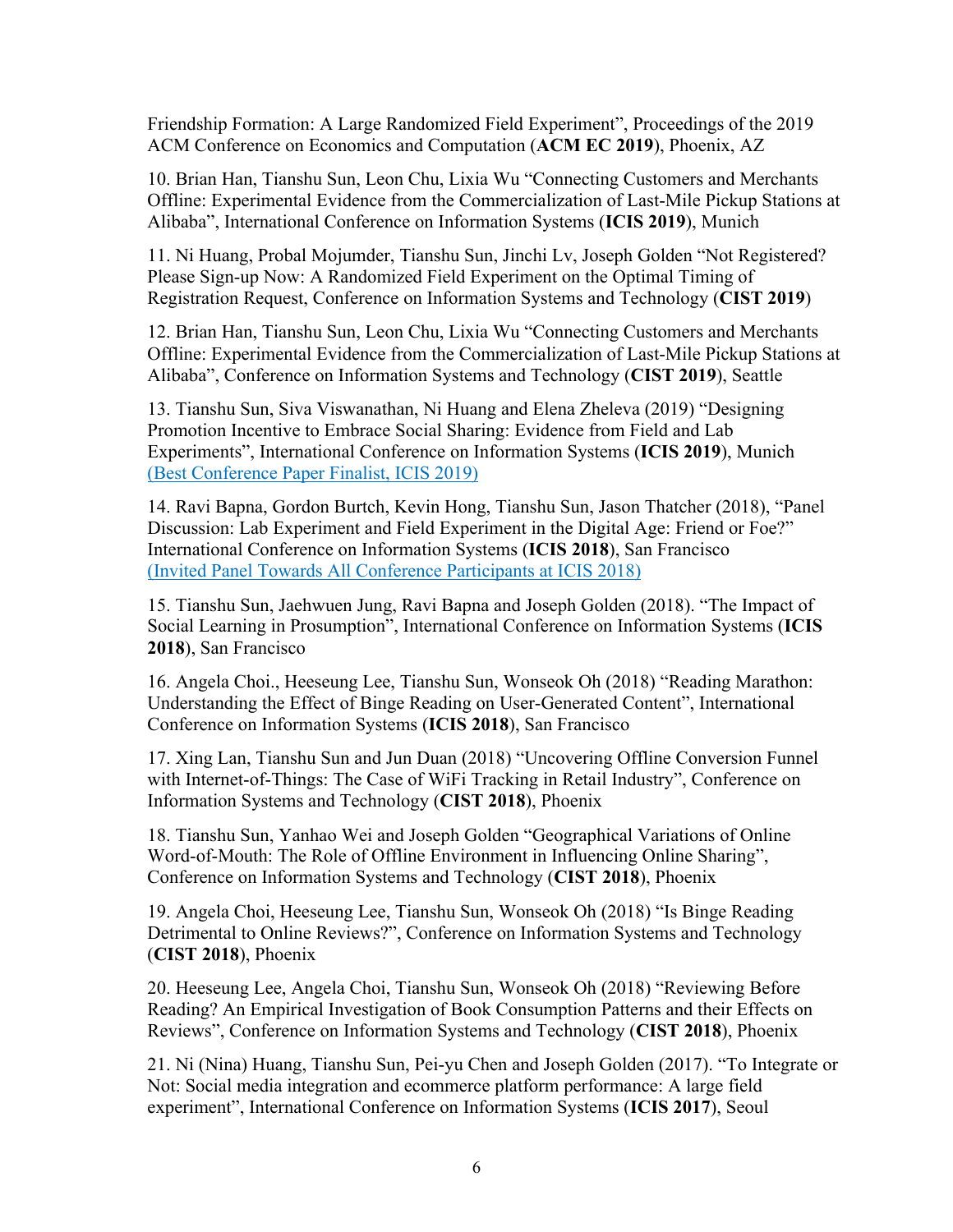#### (Best Paper Finalist, ICIS 2017; Best Paper, ICIS E-business Track 2017)

22. Ni (Nina) Huang, Tianshu Sun, Pei-yu Chen and Joseph Golden (2017). "To Integrate or Not: Social media integration and ecommerce platform performance: A large field experiment", Conference on Information Systems and Technology (**CIST 2017**), Houston

23. Jaehwuen Jung, Ravi Bapna, Joseph Golden and Tianshu Sun. "Does Care Lead to Share? Evidence from a Randomized Field Experiment on Call for Sharing", International Conference on Information Systems (**ICIS 2016**), Dublin, Ireland (Best Paper Finalist, ICIS 2016; Best Paper, ICIS E-business Track 2016)

24. Tianshu Sun, Lanfei Shi, Siva Viswanathan and Elena Zheleva (2016) "Motivating Mobile App Adoption: Evidence from a Randomized Field Experiment", Conference on Information Systems and Technology (**CIST 2016**), Nashville, US

25. Jaehwuen Jung, Ravi Bapna, Joseph Golden and Tianshu Sun. "Altruism Pays! Towards Optimal Call-to-Action for Online Referral: A Randomized Field Experiment", Conference on Information Systems and Technology (**CIST 2016**), Nashville, US26. Tianshu Sun,

26."Engineering Digital Sharing Platforms to Create Social Contagion: Evidence from Three Large-scale Randomized Field Experiments" Workshop on Information Technologies and Systems (**WITS 2015**), Dallas, US (Best Dissertation Proposal Award Finalist, WITS 2015)

27. Tianshu Sun, Siva Viswanathan and Elena Zheleva (2015) "Monetize Sharing Traffic through Incentive Design: A Randomized Field Experiment". Conference on Information Systems and Technology (**CIST 2015**), Philadelphia, US

28. Tianshu Sun, Guodong (Gordon) Gao and Ginger Zhe Jin (2015) "Using Mobile Messaging to Leverage Social Connections for the Social Good: Evidence from Large-Scale Randomized Field Experiment". Conference on Information Systems and Technology (**CIST 2015**), Philadelphia, US

(Best Conference Paper (1st Place), CIST 2015)

29. Tianshu Sun, Siva Viswanathan and Elena Zheleva (2015) "Creating Social Contagion through Message Design: A Randomized Field Experiment". China Summer Workshop on Information Management (**CSWIM 2015**), Hefei, China (Best Paper Award Finalist, CSWIM 2015)

30. Tianshu Sun, Siva Viswanathan and Elena Zheleva (2014) "Understanding the Effects of Message Design on Firm-Mediated Online Social Interactions: A Randomized Field Experiment" International Conference on Information Systems (**ICIS 2014**), Auckland, NZ

31. Tianshu Sun, Siva Viswanathan and Elena Zheleva (2014) "Understanding the Effect of Message Design on Firm-Mediated Online Social Interactions: A Randomized Field Experiment". Conference on Information Systems and Technology (**CIST 2014**), SF, US

32. Tianshu Sun, Siva Viswanathan and Elena Zheleva (2014) "Impact of Message Design on Online Interactions: An Empirical Investigation". International Conference on Electronic Commerce (**ICEC 2014**), Philadelphia, US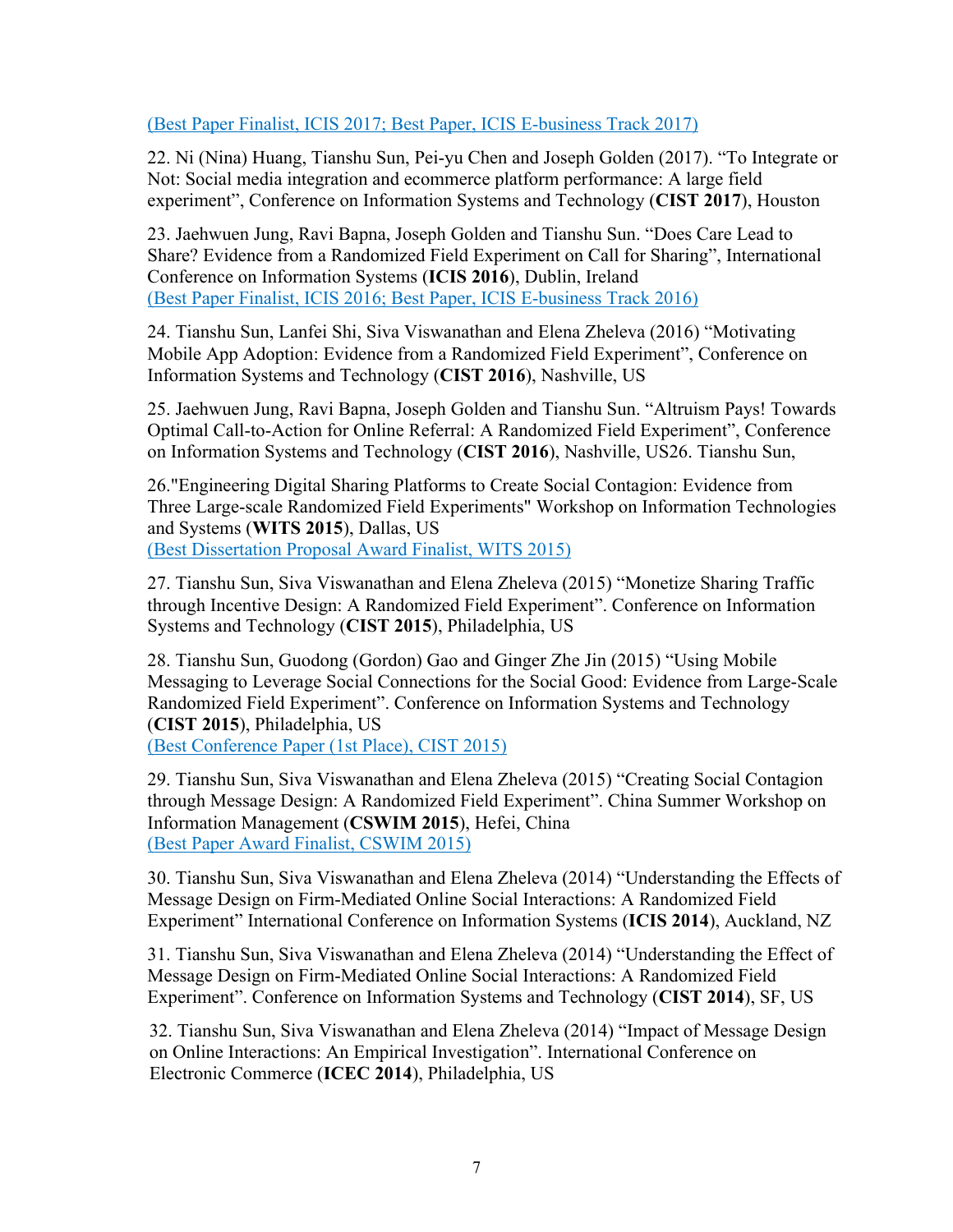### **Awards and Honors**

#### • **Awards and Honors as a Faculty**

*Robert R. Dockson Professorship of Business Administration*, appointed from 2019 (Named Professorship is considered as the highest honor for junior faculty at USC; Only two junior faculty at Marshall are currently appointed as named professors) *Golden Apple Teaching Award*, USC Marshall School of Business, 2019

(Selected by Students at USC Marshall, Highest Honor for Teaching)

*Management Science Distinguish and Meritorious Service Award*, 2016-2020 Distinguished Dissertation Award (Nomination), University of Maryland, 2017 Best Dissertation Award, Smith School of Business, University of Maryland, 2017

#### • **Awards and Honors before PhD graduation**

Frank Paine Doctoral Award for Academic Achievement, University of Maryland, 2015 (Most prestigious award for PhD Students at the Smith School of Business, 1 per year) Doctoral Consortium Fellow, ICIS (2015), INFORMS Marketing Science (2015),

NBER Economics of Digitization (2015), Workshop on Health IT&Economics (2015)

CMU Structural Modeling Approaches to Research on Technology (SMART 2014) Global Young Scholar, Institute for New Economic Thinking (with grant), 2013 UCLA-China Cross Disciplinary Scholarship in Science and Technology, 2008 National Scholarship of China (by Minister of Education; for top 1% students), 2008 "Chen-Ning Yang" Scholarship (for few distinguish Physics Majors in China), 2007 Champion, Chess Open, Jiangsu, China (National Athlete for Chess), 1996-2004

#### • **Best Papers and Dissertation Awards**

Winner of QME Wittink Prize (Best Published Paper in 2020)

INFORMS TIMES Best Dissertation Award Finalist, 2021 (PhD graduate: Brian Han) Best Applied Data Science Paper (Runner-up), European Conference on Machine Learning (ECML-PKDD), 2020

Best Paper Runner-up, ICIS Kauffmann Award on Innovation & Entrepreneurship, 2020 Rising Star Award, Conference on AI Machine Learning and Business Analytics, 2019 Best Paper (Finalist), International Conferences on Information Systems (ICIS), 2019 Best Student Paper, Workshop on Information Systems and Economics (WISE), 2019 INFORMS Nunamaker-Chen Dissertation Award (1st Runner-up), 2017

Best Paper (Finalist), International Conferences on Information Systems (ICIS), 2017 Best Paper (Finalist), International Conferences on Information Systems (ICIS), 2016 Best Paper, ICIS 2016 E-Business Track

Best Paper, Conference on Information Systems and Technology (CIST), 2015 Best Dissertation Proposal (Runner up), Workshop on IT & Systems (WITS), 2015 Best Paper (Finalist), China Summer Workshop on Information Management, 2015 Best Paper (Honorable Mentions), INFORMS Doing Good with Good OR Paper Competition, 2015

Best Student Paper Finalist, Workshop on Health IT and Economics (WHITE), 2015 IBM Best Student Paper (3rd Place), INFORMS Service Science Society, 2014

### **Grants and Funding**

Facebook Faculty Research Award (\$50,000), 2020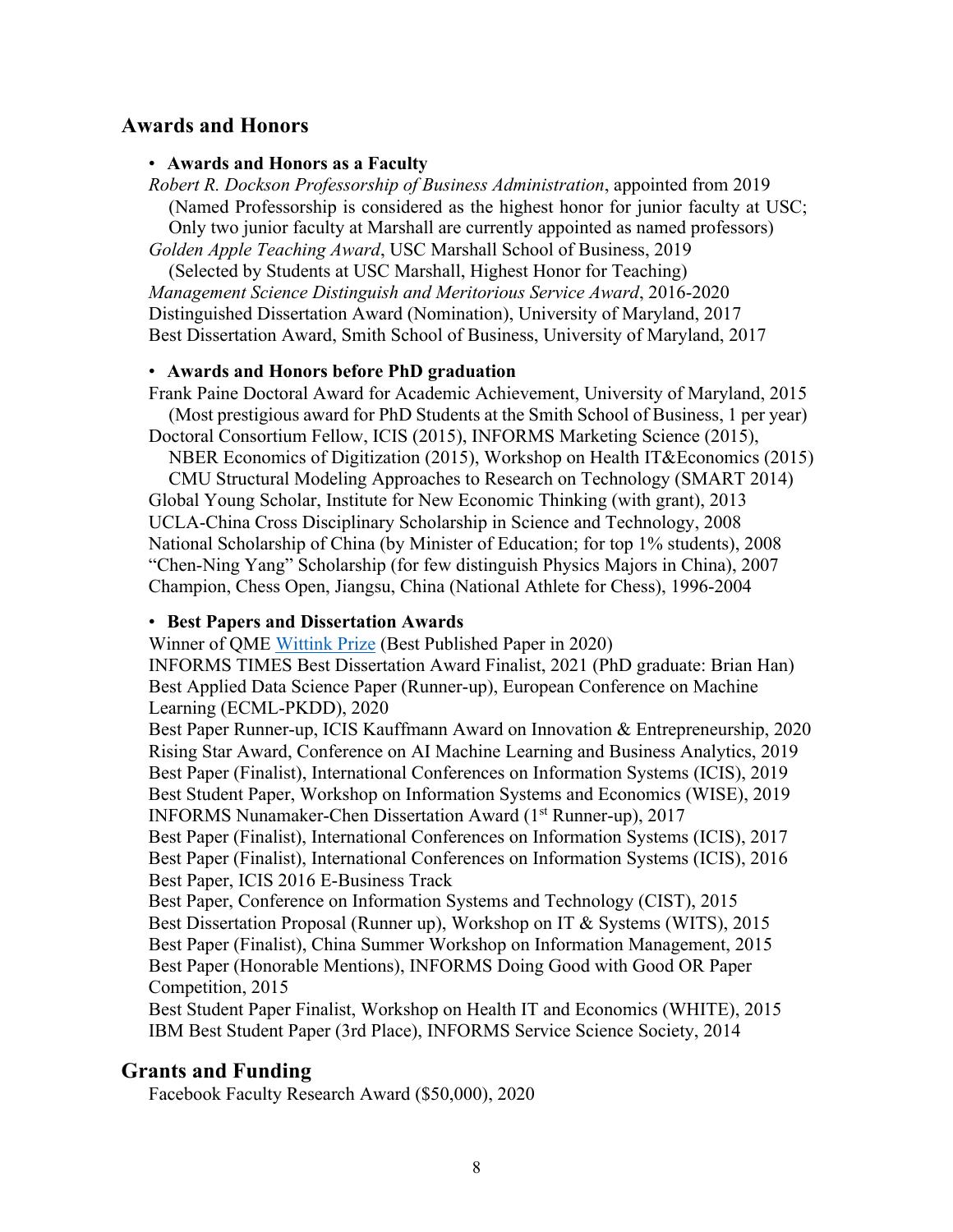Adobe Faculty Research Award (\$20,000, with Yicheng Song), 2020 Marketing Science Institute (MSI) Research Grant (\$5,000), with Yicheng Song, 2021 Net Institute Research Grant (\$3,000), with Zhe Yuan, 2021 USC Institute of Outlier Research in Business Grant (\$16,000, Co-PI), for "Understanding the Commercialization of Digital Entertainment via Investor-Startup Networks" Conference Grant, USC Institute of Outlier Research in Business (\$3,000), 2020-2021 Adobe Data Science Research Award (\$50,000, with Jinchi Lv), 2017-2019 ICCI Research Grant (\$50,000), 2017-2018 Faculty Research Award, USC Greif Center for Entrepreneurial Studies (\$3,000), 2017 Outlier Research Grant, USC Institute of Outlier Research in Business (\$10,000), 2017 Google Cloud Education Grant (\$5,000), Google, 2016 Marketing Science Institute (MSI) Research Competition Award (\$7,500), 2014-2015 CIBER and Department of Education Research Grant (\$4,000), 2015 PhD Travel Award for "Drawing Causal Inference from Big Data" (\$1,250), 2015 All S.T.A.R Fellowship, University of Maryland (\$10,000, 1 in Bschool), 2014-2015 Student Scholarship, Statistical Challenges in eCommerce Research (SCECR), 2015 International Conference Student Support Award, University of Maryland, 2014 Jacob K. Goldhaber Travel Award, University of Maryland (\$600), 2014 University Flagship Fellowship, University of Maryland, 2009-2011 Dean's Fellowship, Smith School of Business, University of Maryland, 2011-2016

### **Invited Talks**

#### **University Talks**

MIT Sloan School (Scheduled), 2022 NYU Stern School (Scheduled), 2022 University of California Irvine (Scheduled), 2022 Boston College (Scheduled), 2022 CKGSB, 2021 Shanghai Advanced Institute of Finance (SAIF), 2021 Chinese University of Hong Kong (Shenzhen), 2021 Tsinghua University, 2021 University of British Columbia, 2021

University of Chicago Booth School, 2020 MIT Media Lab & Human Dynamics Lab, 2020 USC China Seminar, 2020 UCLA Anderson, 2020 Temple University, 2020 Boston University, 2020 Purdue University, 2020

Harvard Business School, 2019 Carnegie Mellon University, 2019 University of Minnesota, 2019 Keynote Speaker, Conference on AI Machine Learning and Business Analytics, 2019 University of Texas Austin, 2019 CKGSB Marketing Forum, 2019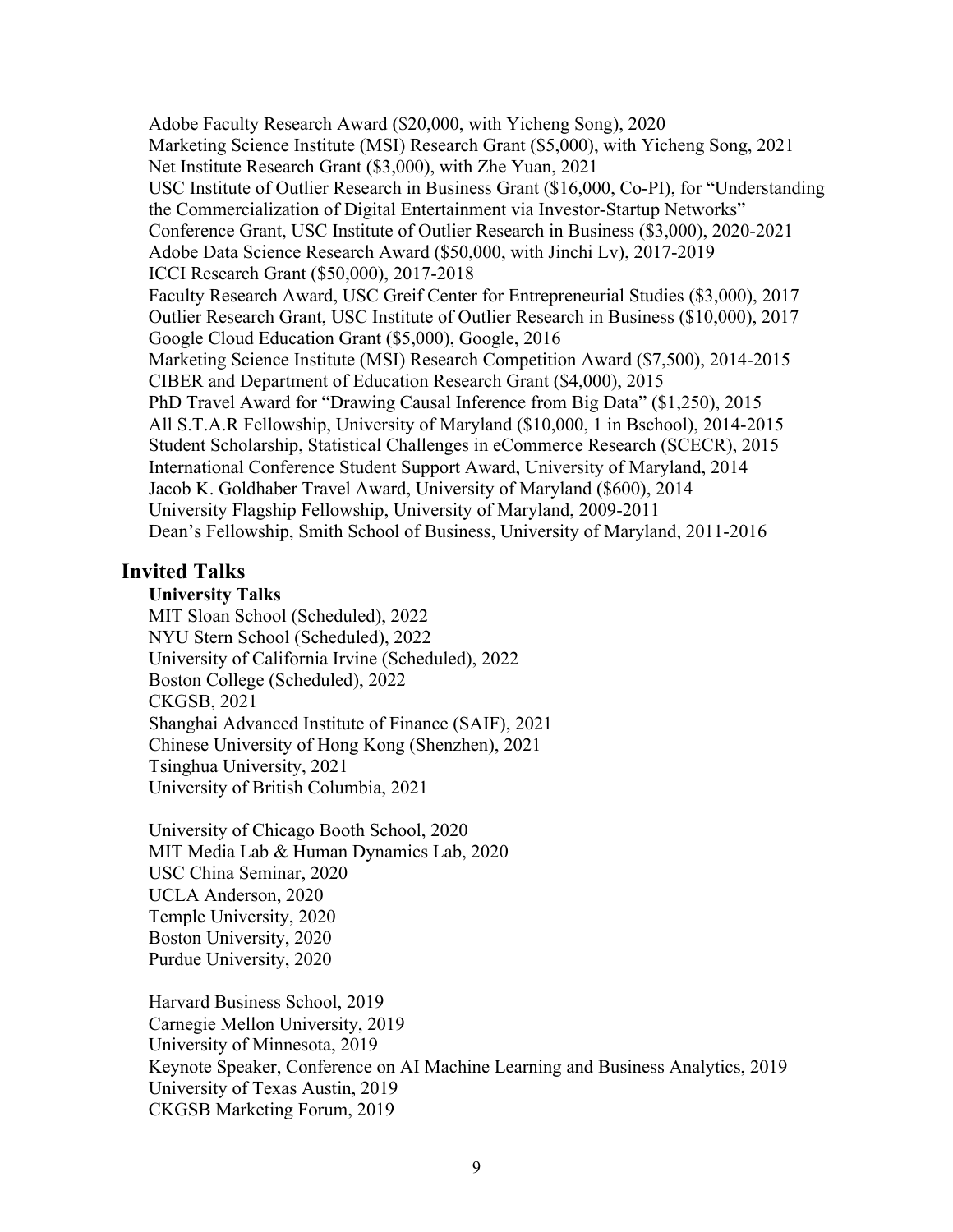Plenary Speaker, China and India Insights Conference, MIT Sloan, 2019 Fudan University, 2019 Shanghai Jiaotong University, 2019 Choice Symposium, 2019 Boston University, 2019

Wharton School, University of Pennsylvania 2018 USC Marshall, Department of Marketing, 2018 USC Annenberg School of Communication, 2018 Arizona State University, 2018 Business Research Applications Needing Data Science (BRANDS) Workshop, 2018 Korea Advanced Institute of Science and Technology (KAIST), 2018 Chinese University of Hong Kong, 2018 Tsinghua University, 2018 Peking University, 2018 Chinese University of Hong Kong (Shenzhen) 2018 Shanghai Jiaotong University, 2018 USC China Workshop, 2018 Carnegie Mellon University, Tepper School of Business, 2018

Fudan University, School of Data Science, 2017 Temple University (Center for Big Data in Mobile Analytics), 2017 Shanghai Jiaotong University, 2017 USC Mini-Conference on Big Data in Business and Data Sciences, 2017

NYU Stern, 2016 University of Minnesota, 2016 University of Rochester, 2016 University of California San Diego, 2016 Indiana University, 2016 Hong Kong University of Science and Technology (HKUST), 2016 City University of Hong Kong, 2016 University of Pittsburgh, 2016

Emory University, 2015 University of Southern California, 2015 Temple University, 2015 University of Connecticut, 2015 George Washington University, 2015

#### **Industry Talks**

Alibaba, 2021 Tezign, 2021 NABE Tech Economics Conference (TEC) "The Landscape of Tech in Asia", 2020 Facebook (Schedule with Economics, Global Policy and Data Science Team), 2020 Uber (Economics, Policy, Tax and Marketplace Optimization), 2019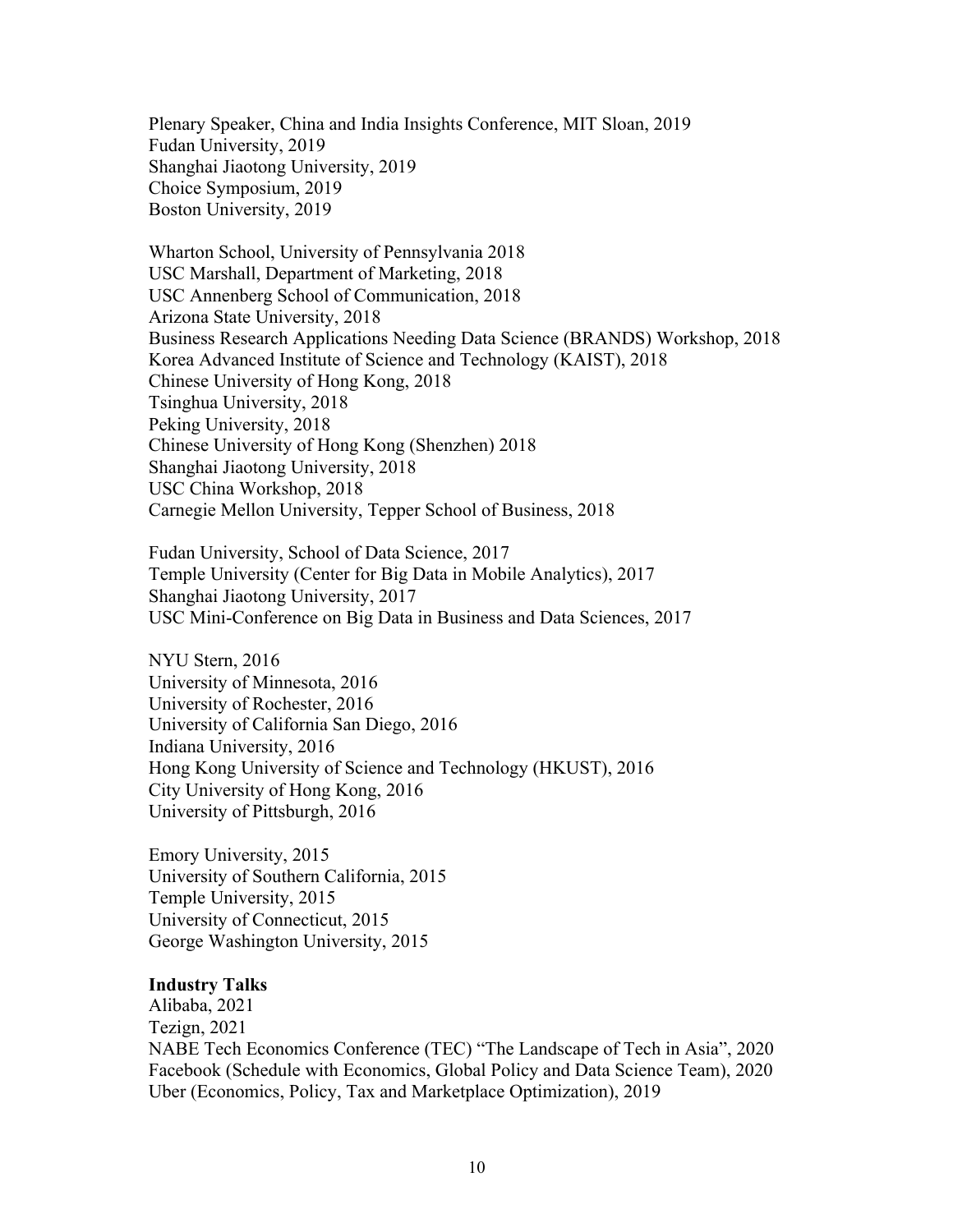Luohan Academy (Alibaba), 2019 Symposium on Big Data: Value and Governance, 2019 China Experimentation Summit (over 100 firms), Keynote Speech, 2019 USC China (400+ Alumni & Prospect Students), 2019 Ant Financial (Alibaba Group, 800+ Audience), 2018 LinkedIn Data Science, 2018 Snapchat (Joint seminar hosted by Snapchat Research & Data Science), 2018 Yunji, 2018 Alibaba, 2018 Facebook Research, 2016 Snapchat Research, 2016 Zhima Tech (Internet of Things Analytics), 2015 Shanbay Inc. (Leading Online Education Company), 2015 LivingSocial, 2013, 2014, 2015 Adobe, 2012

### **Conference and Workshop Papers and Presentations**

60. Brian Han, Leon Yang Chu, Tianshu Sun, and Lixia Wu (2021) "Cross-Sampling Physical Products Through E-Commerce Warehouses: Experimental Evidence from Alibaba", INFORMS 2021

(INFORMS TIMES Best Dissertation Award Finalist 2021, PhD graduate: Brian Han)

59. Brian Han, Tianshu Sun, Leon Chu and Lixia Wu (2020) "COVID-19 and E-commerce Operations: Evidence from Alibaba", Workshop on Information Systems and Economics (WISE 2020)

58. Ruomeng Cui, Tianshu Sun, Zhikun Lu, Joseph Golden (2020) "Sooner or Later? Promising Delivery Speed in Online Retail", Consortium for Operational Excellence in Retailing (COER), 2020

57. Tianshu Sun, Zhe Yuan, Chunxiao Li, and Kaifu Zhang "The Value of Personal Data in the Internet Commerce: A High-stake Experiment on Data Regulation Policy", Accepted at Advances with Field Experiments Conference (AFE 2020), University of Chicago 56. Brian Rongqing Han, Tianshu Sun, Leon Yang Chu and Lixia Wu, "Cross-Sampling Physical Products Through E-Commerce Warehouses: Experimental Evidence from Alibaba", POMS Annual Conference 2020

55. Tianshu Sun, Zhe Yuan, Chunxiao Li, and Kaifu Zhang "The Value of Personal Data in the Internet Commerce: A High-stake Experiment on Data Regulation Policy", Conference on Digital Experimentation (CODE 2019), MIT

54. Brian Rongqing Han, Leon Yang Chu, Tianshu Sun, and Lixia Wu, "Cross-Sampling Physical Products Through E-Commerce Warehouses: Experimental Evidence from Alibaba", Conference on Digital Experimentation (CODE 2019), MIT

53. Brian Rongqing Han, Tianshu Sun, Leon Yang Chu and Lixia Wu, "Cross-Sampling Physical Products Through E-Commerce Warehouses: Experimental Evidence from Alibaba", Workshop on Information Systems and Economics (WISE 2019) (Best Paper Award Finalist, WISE 2019)

52. Ni Huang, Probal Mojumder, Tianshu Sun, Jinchi Lv, Joseph Golden "Not Registered? Please Sign-up Now: A Randomized Field Experiment on the Optimal Timing of Registration Request, Workshop on Information Systems and Economics (WISE 2019)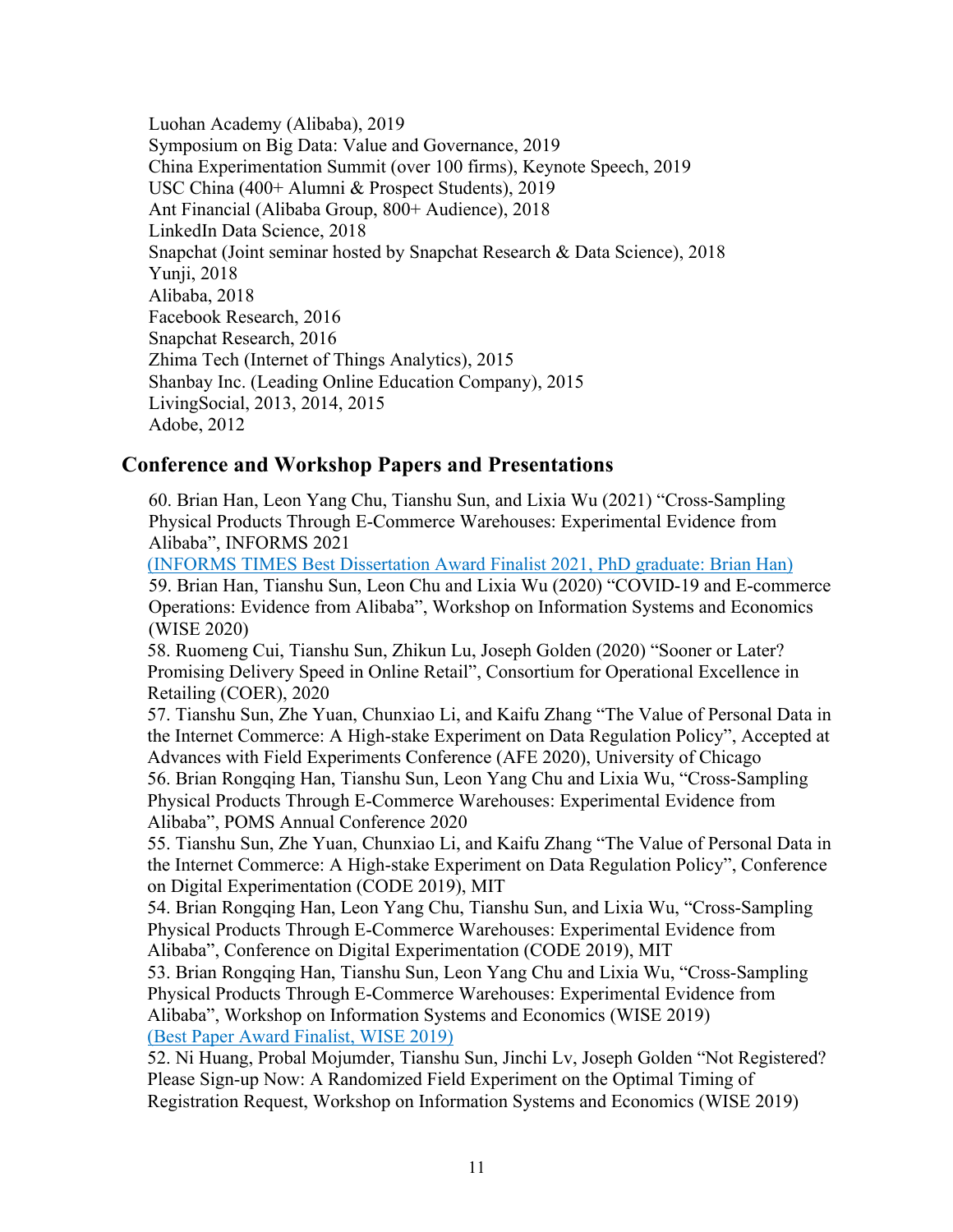51. Xing Lan, Tianshu Sun and Jun Duan (2019) "Uncovering Offline Conversion Funnel with Internet-of-Things: The Case of WiFi Tracking in Retail Industry", Symposium on Statistical Challenges in Ecommerce Research (SCECR 2019), Hong Kong

50. Brian Rongqing Han, Tianshu Sun, Leon Yang Chu, Lixia Wu (2019) "Completing the Online-Offline Circle at the Last Mile: A Large Field Experiment with Alibaba",

Symposium on Statistical Challenges in Ecommerce Research (SCECR 2019), Hong Kong 49. Tianshu Sun, Jaehwuen Jung, Ravi Bapna and Joseph Golden (2019). "Social Learning in Prosumption: Evidence from a Randomized Field Experiment" Symposium on Statistical Challenges in Ecommerce Research (SCECR 2019), Hong Kong

48. Hao Wu, Tianshu Sun and Jinchi Lv (2019) "Adaptive Causal Inference for Big Observational Data: A Deep Learning Approach", Winter Conference on Business Analytics (WCBA 2019), Snowbird, Utah

47. Edward McFowland III, Sandeep Gangarapu, Ravi Bapna and Tianshu Sun (2018) "Prescriptive Analytics using Heterogeneous Treatment Effects", Workshop on Information Systems and Economics (WISE 2018), Stanford University

46. Brian Rongqing Han, Tianshu Sun, Leon Yang Chu, Lixia Wu (2018) "Completing the Online-Offline Circle at the Last Mile: A Large Field Experiment with Alibaba", Workshop on Information Systems and Economics (WISE 2018), Stanford University

45. Brian Rongqing Han, Tianshu Sun, Leon Yang Chu, Lixia Wu (2018) "Completing the Online-Offline Circle at the Last Mile: A Large Field Experiment with Alibaba", Conference on Digital Experimentation (CODE 2018), MIT

44. Probal Mojumder, Ni Huang, Tianshu Sun, Jinchi Lv, Joseph M. Golden (2018) "Not Registered? Please Sign-up Now: A Randomized Field Experiment on the Optimal Timing of Registration Request", Conference on Digital Experimentation (CODE 2018), MIT 43. Tianshu Sun, Jaehwuen Jung, Ravi Bapna and Joseph Golden (2018). "Social Learning in Prosumption: Evidence from a Randomized Field Experiment" Conference on Digital Experimentation (CODE 2018), MIT

42. Rongqing Han, Tianshu Sun, Leon Chu, Lixia Wu (2018) "Completing the Online-Offline Circle at the Last-mile: A Large Randomized Field Experiment", INFORMS Annual Meeting 2018, Phoenix

41. Tianshu Sun, Jaehwuen Jung, Ravi Bapna and Joseph Golden (2018). "Social Learning in Prosumption: Evidence from a Randomized Field Experiment" INFORMS Annual Meeting 2018, Phoenix

40. Ruomeng Cui and Tianshu Sun (2018) "Sooner or Later? Learning from Delivery Speed Information" INFORMS Annual Meeting 2018, Phoenix

39. Tianshu Sun, Siva Viswanathan, Ni Huang and Elena Zheleva (2018) "Monetize Sharing Traffic through Incentive Design: A Large Field Experiment", POMS Annual Conference 2018, Houston, TX

38. Tianshu Sun, Siva Viswanathan, Ni Huang and Elena Zheleva (2018) "Monetize Sharing Traffic through Incentive Design: A Large Field Experiment", Workshop on Experimental and Behavioral Economics in Information Systems (WEBEIS 2018), Arlington, VA

37. Xing Lan, Tianshu Sun and Jun Duan, "Uncovering Offline Conversion Funnel with Big Data: The Case of Mobile Wifi Tracking in Retail industry", Marketing Dynamics Conference 2018, Dallas, TX

36. Sean Taylor and Tianshu Sun (2017) "High-dimensional Social Treatments with Personalized Constraint", Conference on Digital Experimentation (CODE 2017), MIT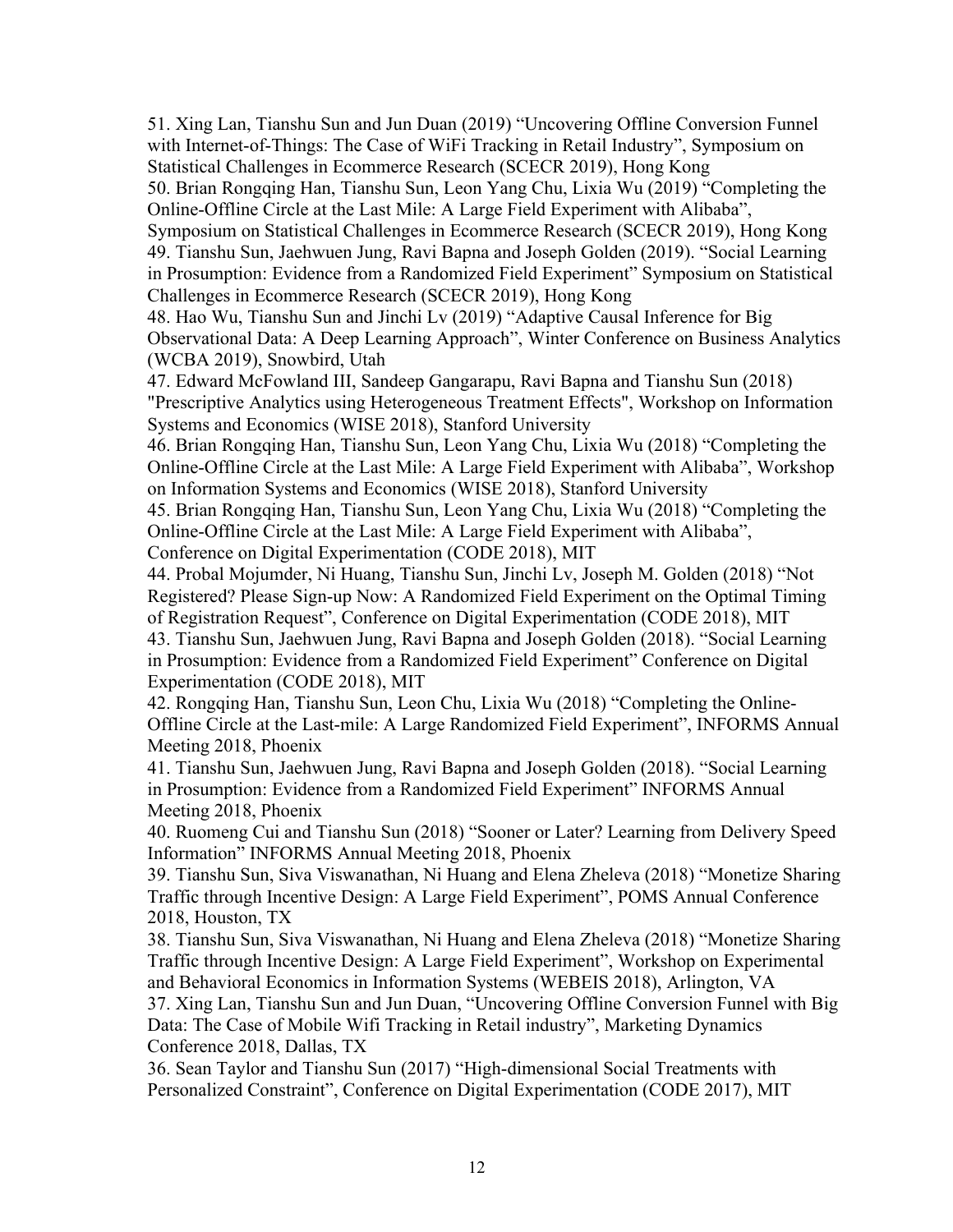35. Ni (Nina) Huang, Tianshu Sun, Pei-yu Chen and Joseph Golden (2017). "To Integrate or Not: Social media integration and ecommerce platform performance: A large field experiment", Conference on Digital Experimentation (CODE 2017), MIT, Boston 34. Tianshu Sun, Jaehwuen Jung, Ravi Bapna and Joseph Golden (2017). Social Learning in Prosumption: Evidence from a Randomized Field Experiment, (WISE 2017), Seoul 33. Tianshu Sun, Jaehwuen Jung, Ravi Bapna and Joseph Golden (2017). Social Learning in Customer Cocreation: a Large Field Experiment. Symposium on Statistical Challenges in Ecommerce Research (SCECR 2017), Ho Chih Minh City.

32. Tianshu Sun, Yanhao Wei and Joseph Golden, "Does Location Still Matter in Online Referrals? Offline Factors in Online Sharing" Symposium on Statistical Challenges in Ecommerce Research (SCECR 2017), Ho Chih Minh City.

31. Xing Lan, Tianshu Sun and Jun Duan, "Uncovering Offline Conversion Funnel with Big Data: The Case of Mobile Wifi Tracking in Retail industry", INFORMS Marketing Science Conference 2017 (ISMS 2017), Los Angeles.

30. Tianshu Sun, Yanhao Wei and Joseph Golden, "Are Online Referrals Local? Offline Factors in Online Sharing", INFORMS Marketing Science Conference (ISMS 2017), LA. 29. Ni (Nina) Huang, Tianshu Sun, Pei-Yu Chen and Joseph Golden (2017). "To Integrate or Not: Social media integration and ecommerce platform performance: A large field experiment", INFORMS Marketing Science Conference 2017 (ISMS 2017), Los Angeles. 28. Tianshu Sun, Lanfei Shi, Siva Viswanathan and Elena Zheleva (2016) "Motivating Effective Mobile App Adoption: Evidence from a Randomized Field Experiment", INFORMS Marketing Science Conference 2017 (ISMS 2017), Los Angeles 27. Jaehwuen Jung, Ravi Bapna, Joseph Golden and Tianshu Sun. "Altruism Pays! Towards Optimal Call-to-Action for Online Referral: A Randomized Field Experiment" Workshop

on Information Systems and Economics (WISE 2016), Dublin

26. Tianshu Sun, Guodong (Gordon) Gao and Ginger Zhe Jin (2016) "Mobile Messaging for Offline Social Interactions: A Large Field Experiment", Stanford Digital Marketing Conference, Palo Alto, CA

25. Tianshu Sun, Siva Viswanathan and Elena Zheleva (2016) "Monetize Sharing Traffic through Incentive Design: A Large Field Experiment". INFORMS 2016, Nashville, US 24. Tianshu Sun, Lanfei Shi, Siva Viswanathan and Elena Zheleva (2016) "Motivating Mobile App Adoption: Evidence from a Randomized Field Experiment", INFORMS Annual Meeting 2016, Nashville, US

23. Jaehwuen Jung, Ravi Bapna, Joseph Golden and Tianshu Sun. "Altruism Pays! Towards Optimal Call-to-Action for Online Referral: A Randomized Field Experiment", Conference on Digital Experimentation (CODE 2016), MIT, Boston

22. Tianshu Sun, Guodong (Gordon) Gao and Ginger Zhe Jin (2016) "Motivating Group Donation: Evidence from a Large Field Experiment", Advances in Field Experiments Conference (AFE 2016), Chicago, IL

21. Jaehwuen Jung, Ravi Bapna, Joseph Golden and Tianshu Sun. (2016) "Optimal Call to Action for Referral Programs: Evidence from A Randomized Field Experiment",

Symposium on Statistical Challenges in eCommerce Research (SCECR 2016), Greece 20. Tianshu Sun, Lanfei Shi, Siva Viswanathan and Elena Zheleva (2016) "Motivating Mobile App Adoption: Evidence from a Randomized Field Experiment", Symposium on Statistical Challenges in eCommerce Research (SCECR 2016), Greece

19. Tianshu Sun, Guodong (Gordon) Gao and Ginger Zhe Jin (2015) "Using Mobile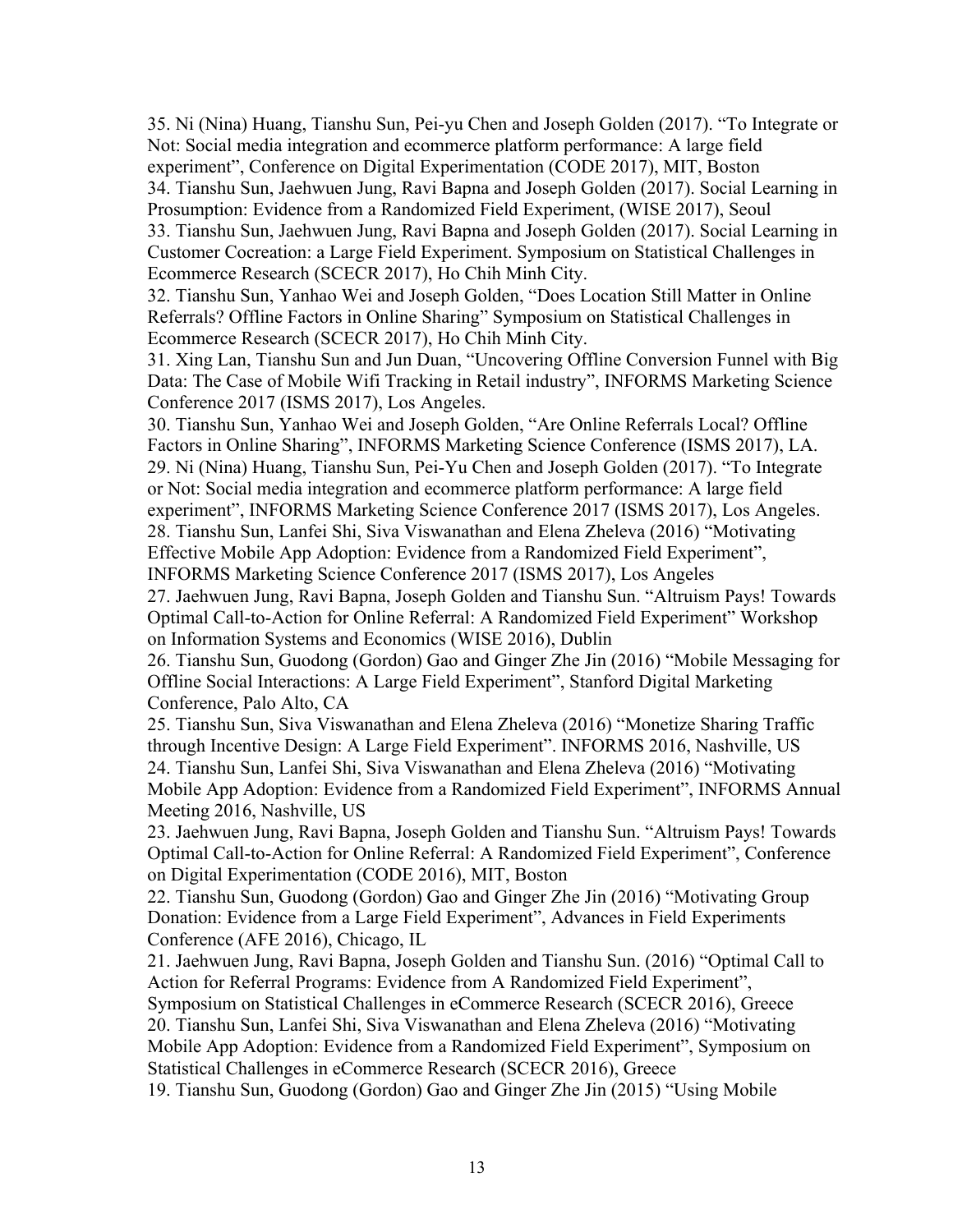Messaging to Leverage Social Connections for the Social Good: Evidence from Large-Scale Randomized Field Experiment". NYU Conference on Digital Big Data, Smart Device & Mobile Marketing Analytics (Big Data 2015), NYU, New York, US

18. Tianshu Sun, Guodong (Gordon) Gao and Ginger Zhe Jin (2015) "Motivating Group Donation: Evidence from a Large Field Experiment" Annual Workshop on Health IT and Economics (WHITE 2015), Washington, DC, US

(Best Student Paper Award Finalist, WHITE 2015)

17. Tianshu Sun, Siva Viswanathan and Elena Zheleva (2015) "Monetize Sharing Traffic through Incentive Design: A Randomized Field Experiment". Conference on Digital Experimentation (CODE 2015), MIT, Boston, US

16. Tianshu Sun, Guodong (Gordon) Gao and Ginger Zhe Jin (2015) "Using Mobile Messaging to Leverage Social Connections for the Social Good: Evidence from Large-Scale Randomized Field Experiment". Conference on Digital Experimentation (CODE 2015), MIT, Boston, US

15. Tianshu Sun, Guodong (Gordon) Gao and Ginger Zhe Jin (2015) "Motivating Group Donation: Evidence from a Large Field Experiment". Workshop on Information in Networks (WIN 2015), NYU

14. Tianshu Sun, Guodong (Gordon) Gao and Ginger Zhe Jin (2015) "Optimal Policy Design to Motivate Blood Donation: Evidence from a Randomized Field Experiment and a Structural Model". INFORMS Annual Meeting 2015, Philadelphia, US

(Best Paper Finalist, INFORMS Doing Good with Good OR Paper Competition)

13. Tianshu Sun, Guodong (Gordon) Gao and Ginger Zhe Jin (2015) "Motivating Group Donation: Evidence from a Large Field Experiment". INFORMS Annual Meeting 2015, Philadelphia, US

12. Lanfei Shi, Tianshu Sun, Siva Viswanathan (2015) "The Diffusion and Business Value of User Generated Content On Social Media: Evidence From Twitter". INFORMS Annual Meeting 2015, Philadelphia, US

11. Tianshu Sun, Siva Viswanathan and Elena Zheleva (2015) "Monetize Sharing Traffic through Incentive Design: A Randomized Field Experiment". INFORMS Annual Meeting 2015, Philadelphia, US

10. Tianshu Sun, Siva Viswanathan and Elena Zheleva (2015) "Monetize Sharing Traffic through Incentive Design: A Randomized Field Experiment". Symposium on Statistical Challenges in eCommerce Research (SCECR 2015), Addis Ababa, Ethiopia

9. Tianshu Sun, Guodong (Gordon) Gao and Ginger Zhe Jin (2015) "Motivating Group Donation: Evidence from a Large Field Experiment". Symposium on Statistical Challenges in eCommerce Research (SCECR 2015), Addis Ababa, Ethiopia

8. Tianshu Sun, Siva Viswanathan and Elena Zheleva (2015) "Monetize Sharing Traffic through Incentive Design: A Randomized Field Experiment". INFORMS Marketing Science Conference 2015, Baltimore, US

7. Tianshu Sun, Guodong (Gordon) Gao and Ginger Zhe Jin (2015) "Motivating Group Donation: Evidence from a Large Field Experiment". Graduate Research Interaction Day, University of Maryland (GRID 2015), College Park, MD

6. Tianshu Sun, Susan Feng Lu and Ginger Zhe Jin (2015) "Solving Shortage in Priceless Market: Evidence from Blood Donation". International Industrial Organization Conference (IIOC 2015), Boston, US

5. Tianshu Sun, Guodong (Gordon) Gao and Ginger Zhe Jin (2015) "Motivating Group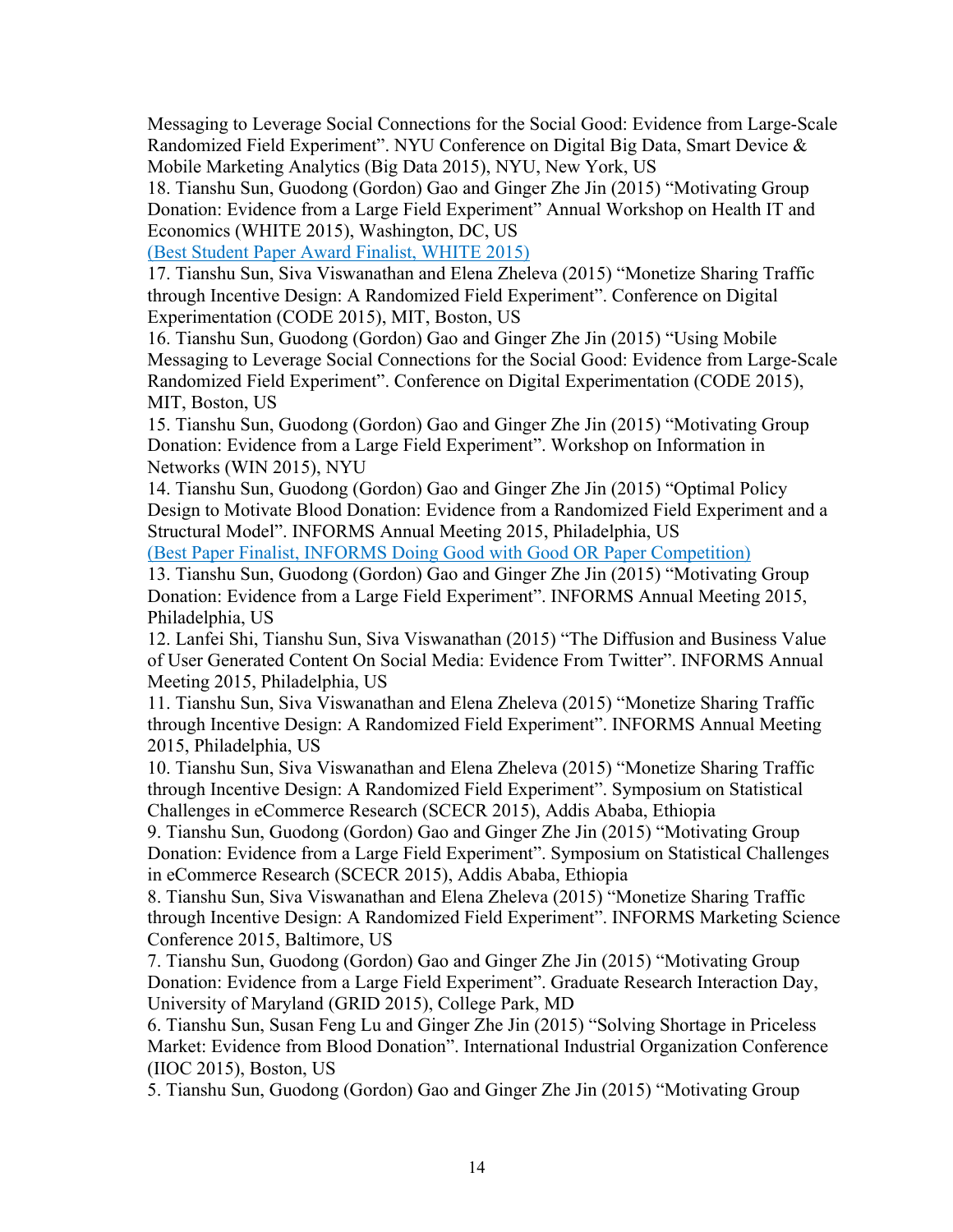Donation: Evidence from a Large Field Experiment". International Industrial Organization Conference (IIOC 2015), Boston, US

4. Tianshu Sun, Siva Viswanathan and Elena Zheleva (2014) "Creating Social Contagion through Message Design: A Randomized Field Experiment". Workshop on Information Systems and Economics (WISE 2014), Auckland, New Zealand

3. Tianshu Sun, Siva Viswanathan and Elena Zheleva (2014) "Antecedences and Consequences of Multichannel Sharing Behaviors" INFORMS Annual Meeting 2014, SF 2. Tianshu Sun, Siva Viswanathan and Elena Zheleva (2014) "Understanding the Effect of Message Design on Firm-Mediated Online Social Interactions: A Randomized Field Experiment". INFORMS Annual Meeting 2014, SF, US (INFORMS Service Science Best Student Paper, 3rd Place)

1. Tianshu Sun, Siva Viswanathan and Elena Zheleva (2014) "An Empirical Investigation of Online Information Sharing Behaviors: Evidence from a Daily Deal Platform". INFORMS Marketing Science Conference 2014, Atlanta, US

# **Data Science/Business Analytics Skills (for Research and Teaching)**

- Work as a data scientist across Tech Startups, Fortune 500 and Government Agency
- Data Infrastructure: Hadoop, MapReduce, Spark
- Analytics: SQL/HiveQL/Presto/BigQuery, Tableau, Google Analytics
- Statistic/Machine Learning Tools: R, Python, Stata, Pajek, WINBUG
- Programming & Scientific Computing: Python/C/Matlab/Mathematica/COMSOL/Origin

## **Teaching and Mentoring**

- Essentials and Digital Frontiers of Big Data (USC, 2017-21, Course Evaluation: 4.7/5, A new course I designed with 20+ hands-on practices; I was selected by Marshall students to receive the highest teaching honor: Golden Apple Teaching Award)
- Digital Experimentation and Data-driven Organization (USC, 2022-, A new course I designed for Master of Business Analytics student)
- The Business Model of Entertainment Industry: Platform Strategy and Big Data (USC-Shanghai Jiaotong University 2019-2021, Course Evaluation: 4.99/5, A new course I designed for graduates on Platform Ecosystem and Digital Economy)
- Data Warehouse and Data Mining (USC, 2016, Course Evaluation: 4.8/5)
- Modern Database Systems and Data Analytics (University of Maryland, 2014, 2015, Course Evaluation: 4.7/5)
- PhD Student Mentoring and Committee: Wenxuan Zhou (Dissertation Committee, USC Computer Science) Peifeng Wang (Qualifying Exam Committee, USC Computer Science) Jisu Cao (Postdoctoral Scholar Mentor, USC Marshall School of Business) Brian Rongqing Han (Dissertation Committee, USC Marshall School of Business, Placement: Assistant Professor, UIUC Gies School of Business) Mengxia Zhang (Dissertation Committee, USC Marshall, Placement: Assistant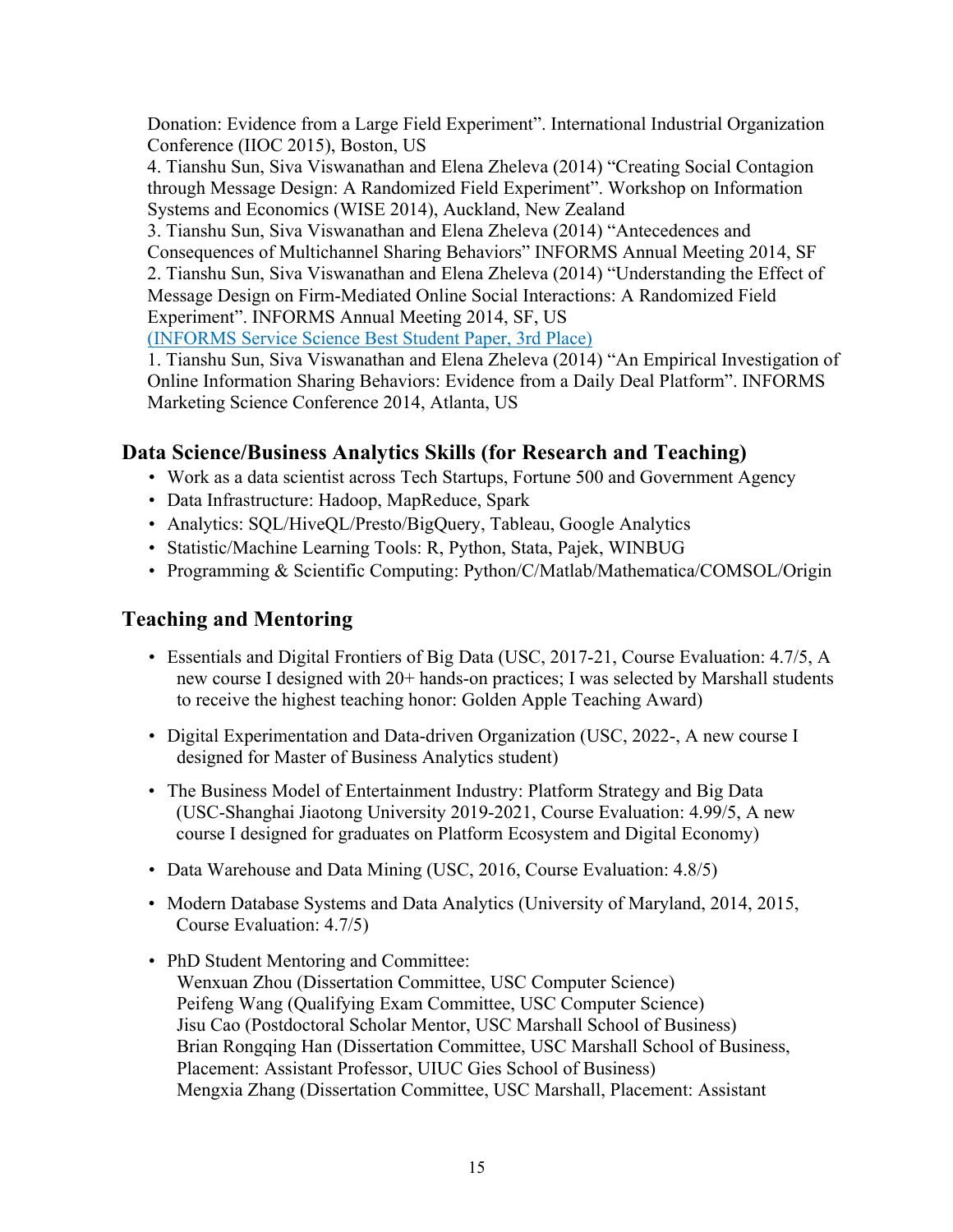Professor, University of Western Ontario Ivey School of Business) Heeseung Andrew Lee (Dissertation Committee, Korea Advanced Institute of Science and Technology (KAIST)) Wensi Zhang (Dissertation Committee, USC Marshall) Wilson Lin (Qualifying Exam Committee, USC Marshall) Fangfei Shu (Qualifying Exam Committee, USC Marshall) Mingxuan Yue (Qualifying Exam / Dissertation Committee, USC Computer Science) Guangyu Li (PhD Qualification, USC Computer Science) Tian Xie (First Year Research, USC Viterbi) Chaofan Zhai (Master research at USC, now PhD student at University of Minnesota) Xing Lan (Dissertation Committee, University of Texas Austin) Dan Ding (External Reader of PhD Dissertation, National University of Singapore)

- Guest Lectures: Marketing Analytics (MBA) at MIT Sloan, Digital Platforms (MBA) at UC Irvine, PhD Seminar at Arizona State University, Peking University, USC Marshall Business Analytics Competition (Judge), DSO431 Foundation of Digital Business Innovation, DSO621 Research Forums (on Field Experiment), MKT613 Quantitative Marketing Models (on Field Experiment and Social Sharing), BMGT 808 Information Systems Economics (University of Maryland, 2015, on Field Experiments and Social Network Analysis)
- Research Papers are included in PhD Seminar Courses at University of Florida, University of Minnesota, Temple University, Arizona State University, Georgia Institute of Technology, University of Utah, USC Marketing, Peking University

### **Service**

### **Scholarly Community**

- Associate Editor, **Information Systems Research** (ISR)
- Guest Associate Editor for **Management Science**, 2021 -
- Guest Associate Editor for **MIS Quarterly**, 2019 2021
- Associate Editor for **MIS Quarterly** Special Issue on "Digital Resilience", 2020-2021
- Associate Editor for **Information Systems Research** (ISR) Special Issue on "Humans, Algorithms, and Augmented Intelligence", 2019-2020
- Associate Editor, International Conferences on Information Systems(ICIS), 2018-2021
- Reviewer:

Grants: Invited Reviewer for **NSF Career Award**, Invited Reviewer for Hong Kong Research Grants Council (RGC)

Journals: **Complete 120+ Review Reports** across MgtSci, ISR & MISQ from 2015

Management Science (2015-Now, Distinguish and Meritorious Service Award for 5 years), MIS Quarterly (2013-Now), Information Systems Research (2016-Now),